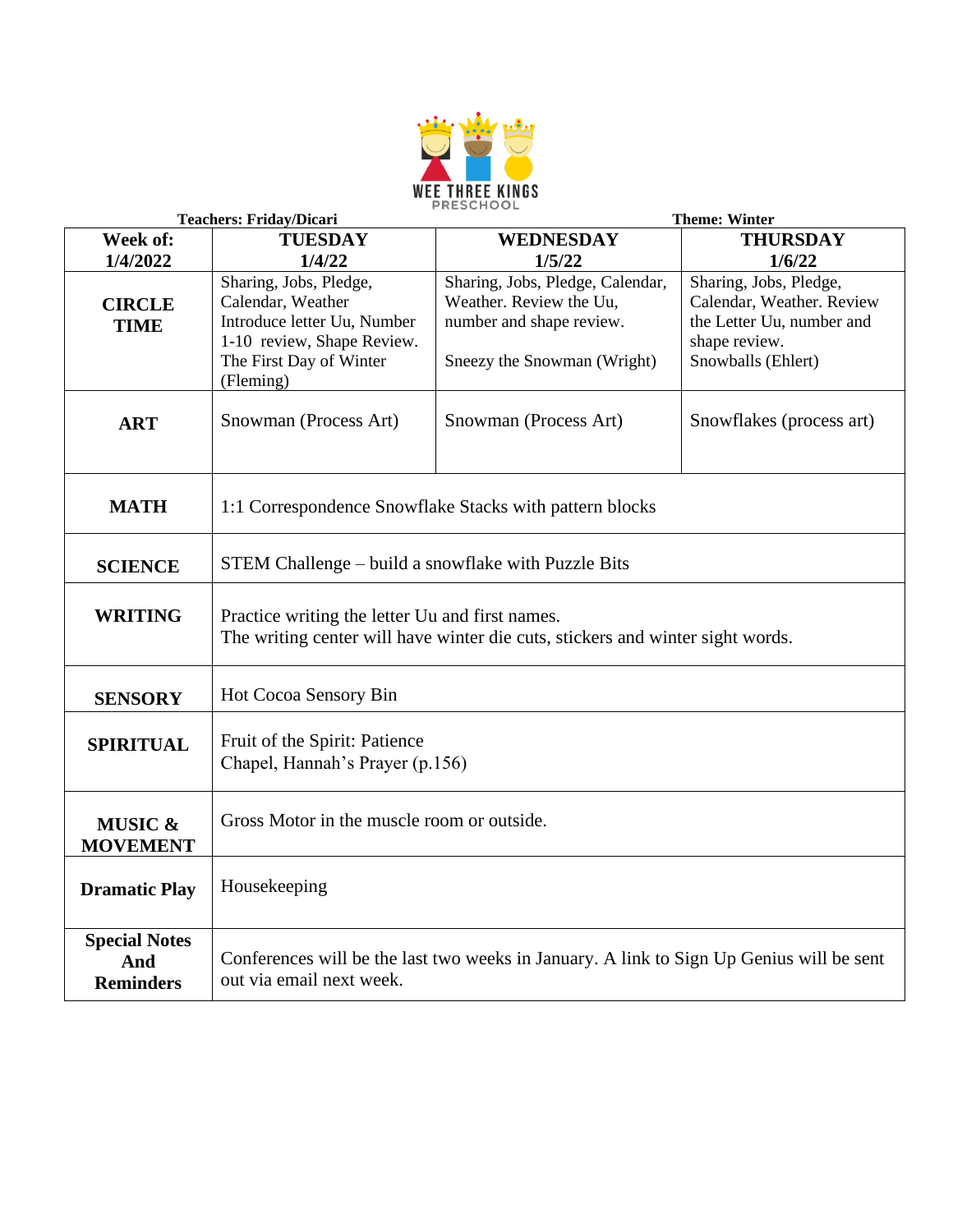

|                                                 | <b>Teachers: Friday/Dicari</b><br><b>Theme: Winter</b>                                                                            |                                                                                                                                              |                                                                                                                        |
|-------------------------------------------------|-----------------------------------------------------------------------------------------------------------------------------------|----------------------------------------------------------------------------------------------------------------------------------------------|------------------------------------------------------------------------------------------------------------------------|
| Week of:                                        | <b>TUESDAY</b>                                                                                                                    | <b>WEDNESDAY</b>                                                                                                                             | <b>THURSDAY</b>                                                                                                        |
| 1/11/2022                                       | 1/11/22                                                                                                                           | 1/12/22                                                                                                                                      | 1/13/22                                                                                                                |
| <b>CIRCLE</b><br><b>TIME</b>                    | Sharing, Jobs, Pledge,<br>Calendar, Weather<br>Introduce letter Vv and<br>number 11, review oval.<br>The Mitten (J.Brett)         | Sharing, Jobs, Pledge, Calendar,<br>Weather. Review the number 11<br>and the letter Vv. Mystery letter<br>bag.<br>Snowmen at Night (Buehner) | Sharing, Jobs, Pledge,<br>Calendar, Weather. Review<br>the number 11 and the letter<br>Vv.<br>Ten in the Sled (Norman) |
| <b>ART</b>                                      | Snowflakes (process art)                                                                                                          | Snowflakes (process art)<br><b>Blot Mittens</b>                                                                                              | Snowflakes (process art)<br><b>Blot Mittens</b>                                                                        |
| <b>MATH</b>                                     | Winter Clip and Count                                                                                                             |                                                                                                                                              |                                                                                                                        |
| <b>SCIENCE</b>                                  | STEM Challenge - build a vehicle                                                                                                  |                                                                                                                                              |                                                                                                                        |
| <b>WRITING</b>                                  | Practice writing the letter Vv and first and last names.<br>The writing center will have winter sight words and magnetic letters. |                                                                                                                                              |                                                                                                                        |
| <b>SENSORY</b>                                  | Arctic Animals and icebergs.                                                                                                      |                                                                                                                                              |                                                                                                                        |
| <b>SPIRITUAL</b>                                | Fruit of the Spirit: Patience<br>Read: God's Fruit in Me                                                                          |                                                                                                                                              |                                                                                                                        |
| <b>MUSIC &amp;</b><br><b>MOVEMENT</b>           | Outside/Inside Play: run, jump, climb<br>"The Freeze" during circle time                                                          |                                                                                                                                              |                                                                                                                        |
| <b>Dramatic Play</b>                            | Housekeeping                                                                                                                      |                                                                                                                                              |                                                                                                                        |
| <b>Special Notes</b><br>And<br><b>Reminders</b> | We look forward to seeing everyone this week and next at conferences!                                                             |                                                                                                                                              |                                                                                                                        |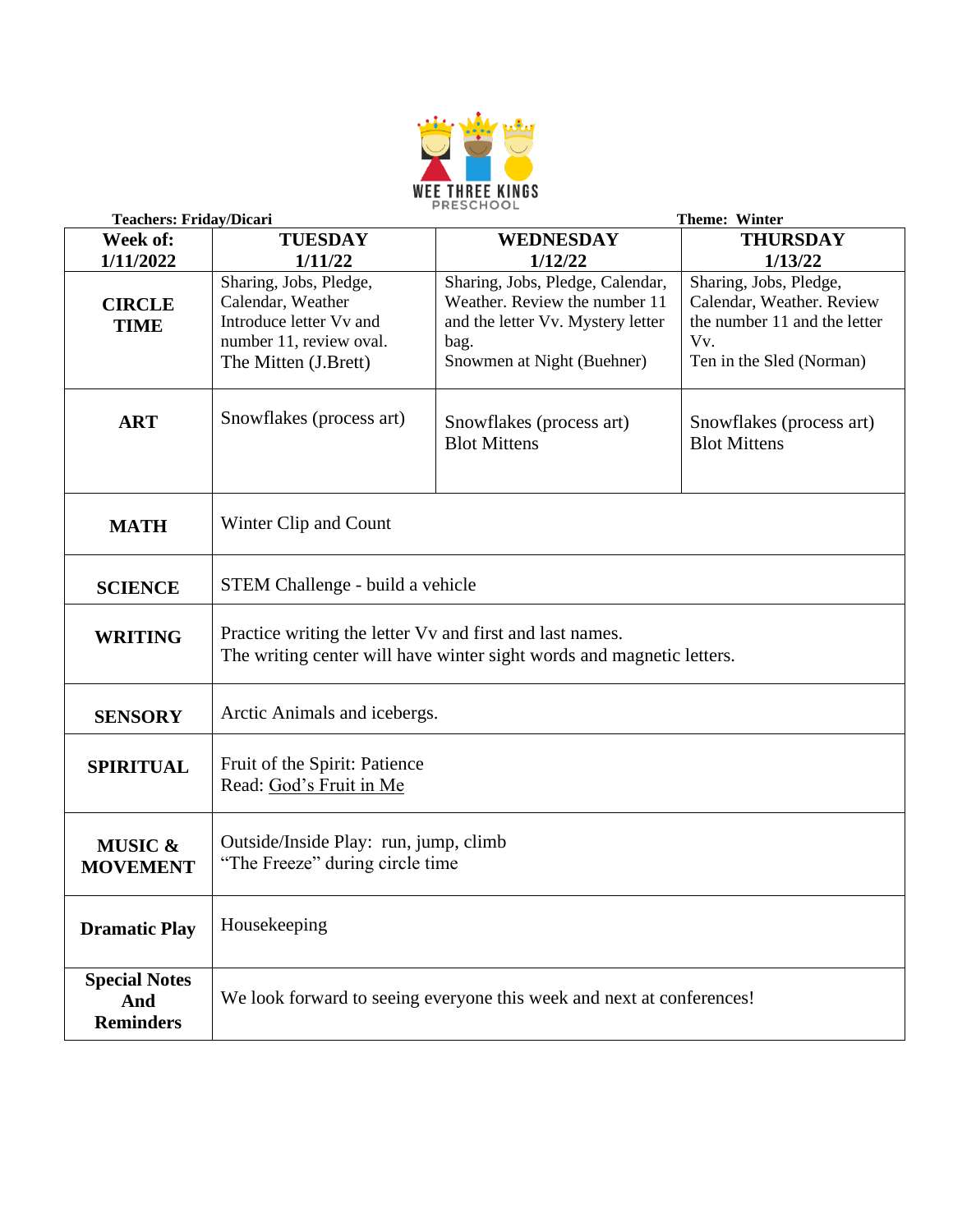

|                                                 | <b>Teachers: Friday/Dicari</b>                                                                                                             |                                                                                                                          | <b>Theme: Winter/Penguins</b>                                                                             |
|-------------------------------------------------|--------------------------------------------------------------------------------------------------------------------------------------------|--------------------------------------------------------------------------------------------------------------------------|-----------------------------------------------------------------------------------------------------------|
| Week of:                                        | <b>TUESDAY</b>                                                                                                                             | <b>WEDNESDAY</b>                                                                                                         | <b>THURSDAY</b>                                                                                           |
| 1/18/2022                                       | 1/18/22                                                                                                                                    | 1/19/22                                                                                                                  | 1/20/22                                                                                                   |
| <b>CIRCLE</b><br><b>TIME</b>                    | Sharing, Jobs, Pledge,<br>Calendar, Weather<br>Introduce letter Ww.<br>No Two Alike (Baker)                                                | Sharing, Jobs, Pledge, Calendar,<br>Weather. Review letter Ww,<br>introduce the number 12.<br>Tacky the Penguin (Lester) | Sharing, Jobs, Pledge,<br>Calendar, Weather<br>Introduce the Rhombus.<br>Penguins Big Adventure<br>(Yoon) |
| <b>ART</b>                                      | Penguin (process art)                                                                                                                      | Painting with Marshmallows<br>(process art)                                                                              | <b>Winter Hats</b>                                                                                        |
| <b>MATH</b>                                     | Snowman button count<br><b>Introduce the Rhombus</b>                                                                                       |                                                                                                                          |                                                                                                           |
| <b>SCIENCE</b>                                  | STEM Challenge – Snowball Structures with Marshmallows and Toothpicks<br>Penguins                                                          |                                                                                                                          |                                                                                                           |
| <b>WRITING</b>                                  | Practice writing the letter Ww and first and last names.<br>The writing center will have winter die cuts, stickers and winter sight words. |                                                                                                                          |                                                                                                           |
| <b>SENSORY</b>                                  | Arctic Animals and icebergs.                                                                                                               |                                                                                                                          |                                                                                                           |
| <b>SPIRITUAL</b>                                | Fruit of the Spirit: Patience                                                                                                              |                                                                                                                          |                                                                                                           |
| <b>MUSIC &amp;</b><br><b>MOVEMENT</b>           | Inside/Outside Gross Motor play.<br>Penguin Egg Game                                                                                       |                                                                                                                          |                                                                                                           |
| <b>Dramatic Play</b>                            | <b>Burger Restaurant</b>                                                                                                                   |                                                                                                                          |                                                                                                           |
| <b>Special Notes</b><br>And<br><b>Reminders</b> | We look forward to seeing you at conferences!                                                                                              |                                                                                                                          |                                                                                                           |